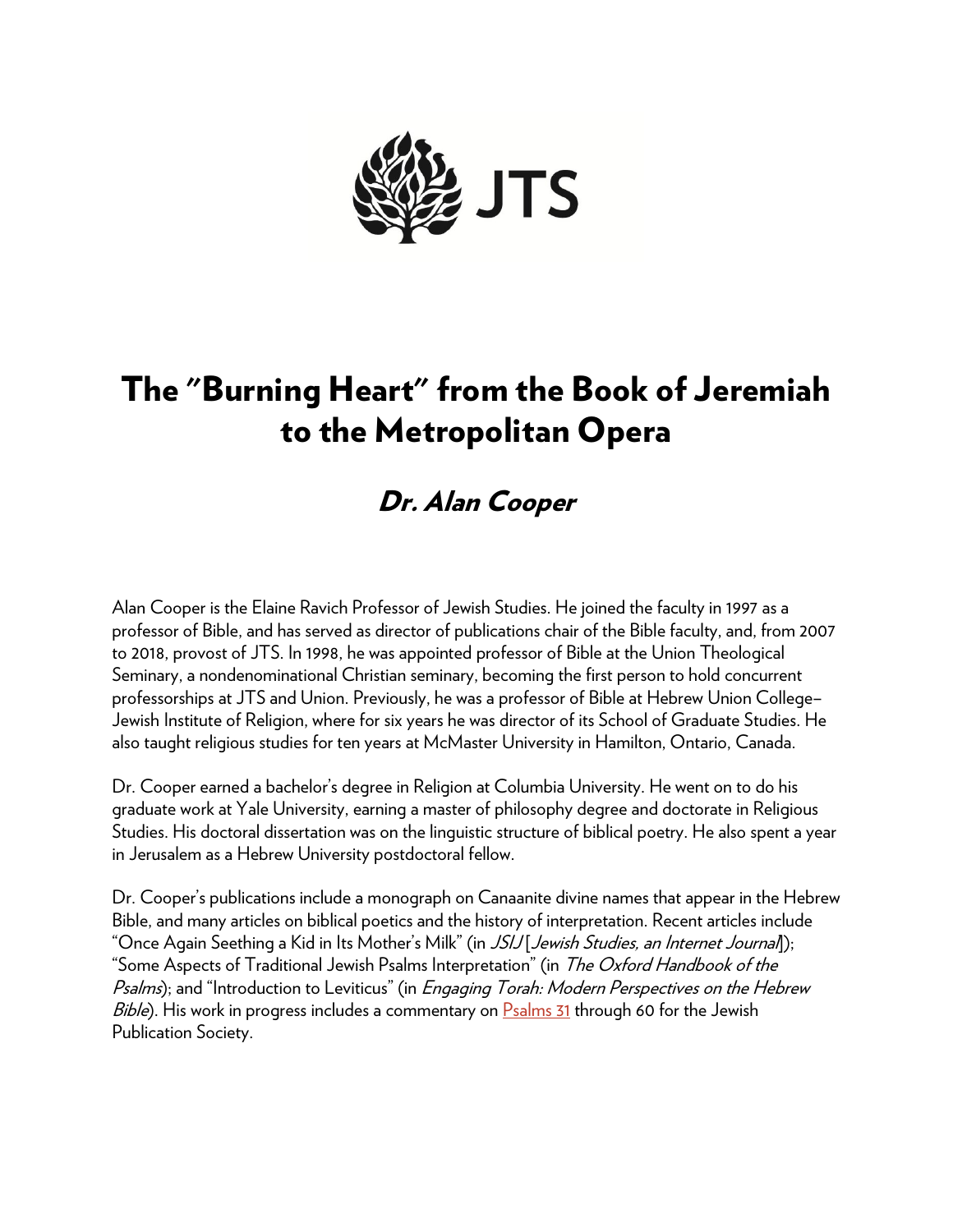### Isaiah Horowitz c. 1555-1630), Shenei luhot ha-berit, "Gate of Letters," s.v. לב

| A pure heart create for me, O God, and a         |  | לֵב טָהוֹר בְּרָא־לֵי אֱל-הֶים וְרִוּחַ נְבֹוֹן חַדֵּשׁ |  |              |
|--------------------------------------------------|--|---------------------------------------------------------|--|--------------|
| steadfast spirit renew within me." (Psalm 51:12) |  |                                                         |  | ּבִקְרִבֵּי: |

Know that the heart is the source of life, placed in the center of the body, corresponding to the Holy of Holies, which is the center point of the world. As it says in Zohar 3:161a-b [trans. Daniel Matt, vol. 9, p. 48], "Come and see: When the blessed Holy One created the human in the world, He designed him according to the supernal precious pattern, and placed his strength and power in the middle of the body, where the heart dwells, which is the potency and nourishment of the whole body. From there, the whole body is sustained, and all the members of the body are fed. The heart is firmly connected to a supernal place above—the brain in the head, dwelling above—and one is linked with the other. In a similar way, the blessed Holy One arranged the world. He made it one body, arranging members of the body around the heart, with the heart in the middle...."<sup>[1](#page-1-0)</sup>

#### Jeremiah 20:7-9

| You seduced me, YHWH, and I was seduced; | פִּתְּיתֲנִי ה' וָאֵפֶּת          |
|------------------------------------------|-----------------------------------|
| You overpowered me and You prevailed.    | ּחֲזַקְתְַּנִי וַתּוּכֵל          |
| I have become a constant laughingstock,  | הָיֶיְתִי לִשְׂחוֹק בָּל־הַיּּוֹם |
| Everyone derides me.                     | כֵּלְה לֹעֱג לֵי:                 |
| For every time I speak,                  | כִּי־מְדֵי אֲדַבֵּר               |
| I shout, "Violence".                     | אֵזְעָ֫ק חָמֶס                    |
| I cry out, "Terror"!                     |                                   |
|                                          | ַוַשְׁד אֶקְרֶא                   |

<span id="page-1-0"></span><sup>1</sup> See also Jacob Emden (Ya'avetz; 1697–1776), *Migdal oz* (commentary on the siddur), "Chapter on Virtues," s.v. טוב לב עליית' ascent of the pure heart'." Before quoting the same Zohar passage as Horowitz, Emden cites 58 metaphorical uses of "heart" listed in *Midrash qohelet rabba* 1:36 (Jeremiah 20:9 is #38 on the list). He then adds 65 more on his own.

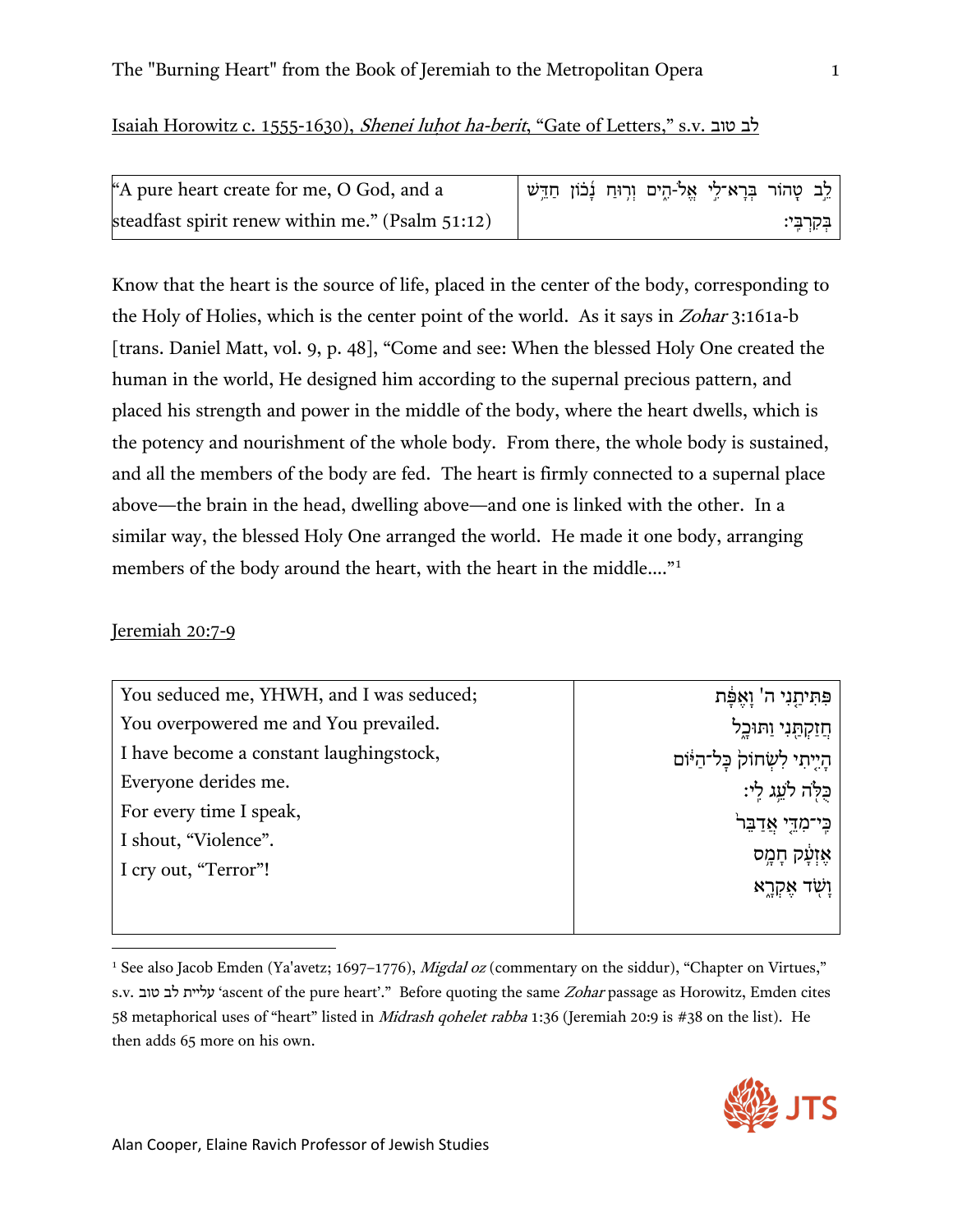| For the Word of YHWH has become for me    | ּבִּי־הָיָ֫ה דִבַר־ה' לֵי                |
|-------------------------------------------|------------------------------------------|
| Continual shame and derision.             | לְחֶרְפֶּה וּלְקֵלֶס כָּל־הַיּוֹם:       |
| I thought,                                | וְאָמַרְתִּי                             |
| "I will not mention [God],                | לְא־אֵזְכְרֵנוּ                          |
| I will not speak anymore in God's Name"-  | וְלָא אֲדַבֵּר עוֹד בִּשְׁמוֹ            |
| But it is like a raging fire in my heart, | וִהָיֶה בִלְבִּי כִּאֲשׁ בֹּעֲרֵת        |
| Shut up in my bones;                      |                                          |
| I am too weak to endure it;               | עָצֶר בִּעַצְמֹתָי וִנְלְאֵיתִי כֵּלְבֵל |
| I cannot.                                 | וִלְא אוּכֵל:                            |

## Rashi (1040-1105)

| You seduced me: to go on your mission.                        | פתיתני - ללכת בשליחותך.                    |
|---------------------------------------------------------------|--------------------------------------------|
| You overpowered me: You made Your strong hand                 | חזקתני - הכבדת עלי ידך החזקה               |
| heavy upon me to go against my will.                          | ללכת על כרחי.                              |
| and You prevailed: And You were victorious.                   | <b>ותוכל -</b> ונצחת. <b>כולה -</b> כל העם |
| everyone: All the people mock me.                             | לועג לי:                                   |
| <b>Every time I speak:</b> Every time I speak to them, I must |                                            |
| shout and raise my voice, and I do not proclaim good          | מדי אדבר - בכל עת שאדבר                    |
| for them but prophecies of violence and terror.               | אליהם אני צריך לזעוק ולהרים קול            |
|                                                               | ואיני קורא אליהם טובה כי אם                |
| For the word of YHWH has become for me: Therefore,            |                                            |
| they put me to <b>shame</b> , for they are ashamed of me.     | נבואות חמס ושוד.                           |
| and derision: for speech. Cf. "and derision (וְקַלָּסָה)"     | כי יהיה דבר ה' לי - לפיכך דברו לי          |
| (Ezekiel 22:4).                                               | חרפה שהם מחרפים אותי. ולקלס                |
| I thought, I will not mention God: If my heart said to        | - ולדבור כמו וקלסה:                        |
| me not to go on Your mission anymore, the prophecy            | ואמרתי לא אזכרנו - ואם אמר לי              |
| would be in my heart like a raging fire, and against my       | לבי שלא לילך בשליחותו עוד. והיה            |
| will I must go.                                               | בלבי הנבואה כאש בוערת - ועל                |
|                                                               | כרחי אני צריך לילך.                        |

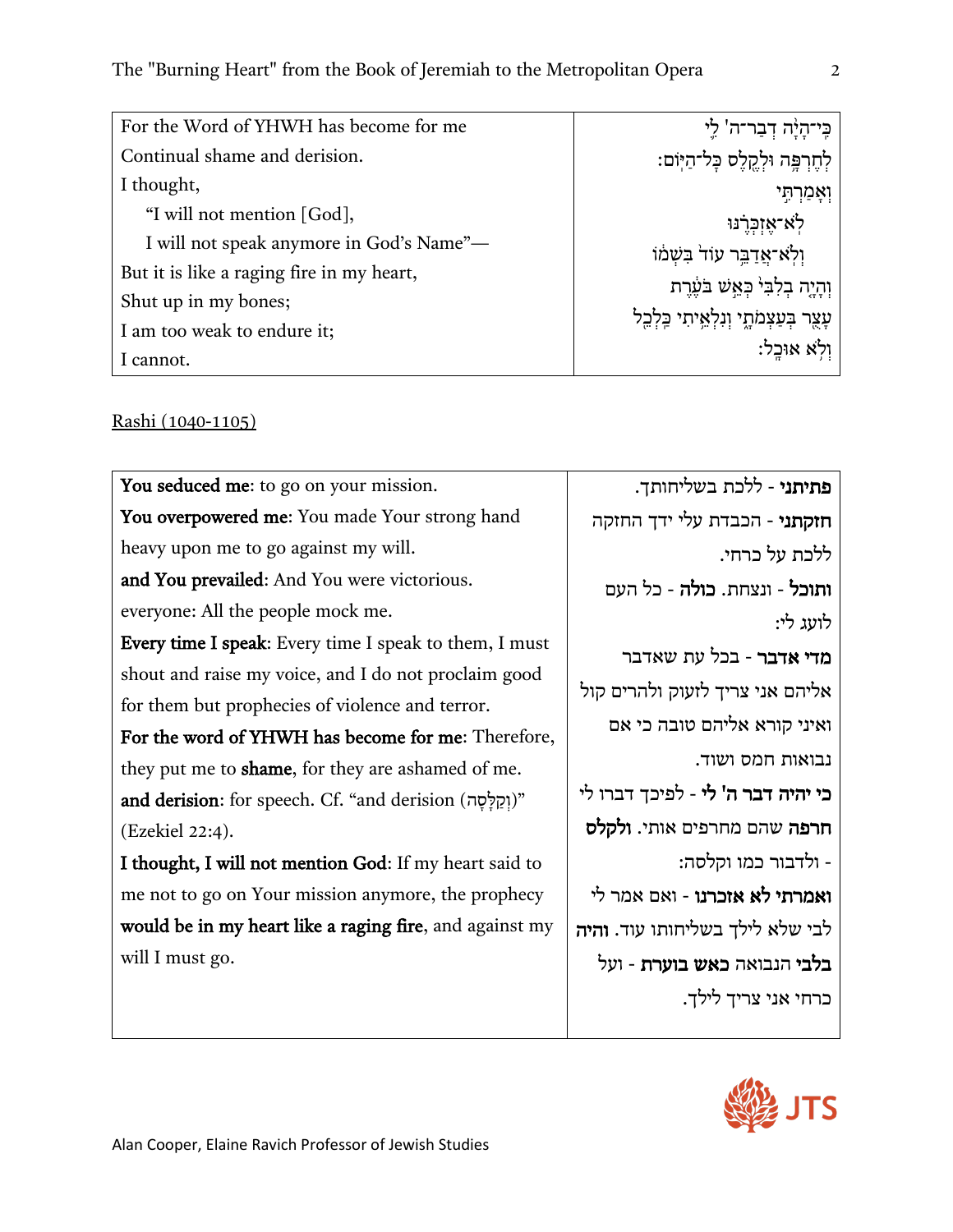| confined in my bones: The fire confined in my bones. | עצור בעצמותי - וכנוס בעצמותי  |
|------------------------------------------------------|-------------------------------|
| to endure: To bear the fire.                         | האש. <b>כלכל</b> - לסבול האש: |



Near the end of his life, Francisco Goya (1746-1828) was a refugee from political terror in Spain, and this drawing, *[Fuego / Fuego](https://upload.wikimedia.org/wikipedia/commons/f/f5/Goya_-_%27Fuego_Fuego%27_%28%27Au_feu_%21_Au_feu_%21%27%29%2C_RF_38975%2C_Recto.jpg)* or 'Fire Fire', made in chalk and crayon, dates to this period. It appears in an album, along with pictures of inmates from an asylum. The drawing shows a figure who with his arms outstretched, runs, or stumbles, engulfed with fire and smoke. Is he escaping? Or raising the alarm?

Jeremiah seeks to do the former and certainly does the latter. He cries: "I will not mention God, No more will I

speak in God's Name— But it is like a raging fire in my heart, Shut up in my bones" (cf. Jeremiah 5:14: "I am putting My words into your mouth as fire, and this people shall be firewood, which it will consume"). The Word consumes Jeremiah. He is alight with it. We talk of someone being 'on fire' when they are consumed with passion for something. But this is not Jeremiah's situation. He flees from the fire like the figure in Goya's sketch. Or he runs crying 'Fire, fire!' [Adapted from commentary by **Timothy Gorringe**, Emeritus Professor of Theological Studies, University of Exeter]

## Maimonides (Rambam; 1138-1204), Guide of the Perplexed 3:27 (concl.)

Friedlander [\(trans.](https://en.wikisource.org/wiki/The_Guide_for_the_Perplexed_(1904))): A person may receive a prophecy enabling him to perfect himself but not others; but he may also receive such a prophecy as would compel him to address his fellowmen, teach them, and benefit them through his perfection.

שמואל [אבן תבון](https://plato.stanford.edu/entries/tibbon/): - אפשר שיבואהו מן הנבואה מה שישלים הנביא, לא זולת זה; ואפשר שיבואהו ממנה מה שחיב לו יקרא האנשים וילמדם וישפיע עליהם משלמותו:

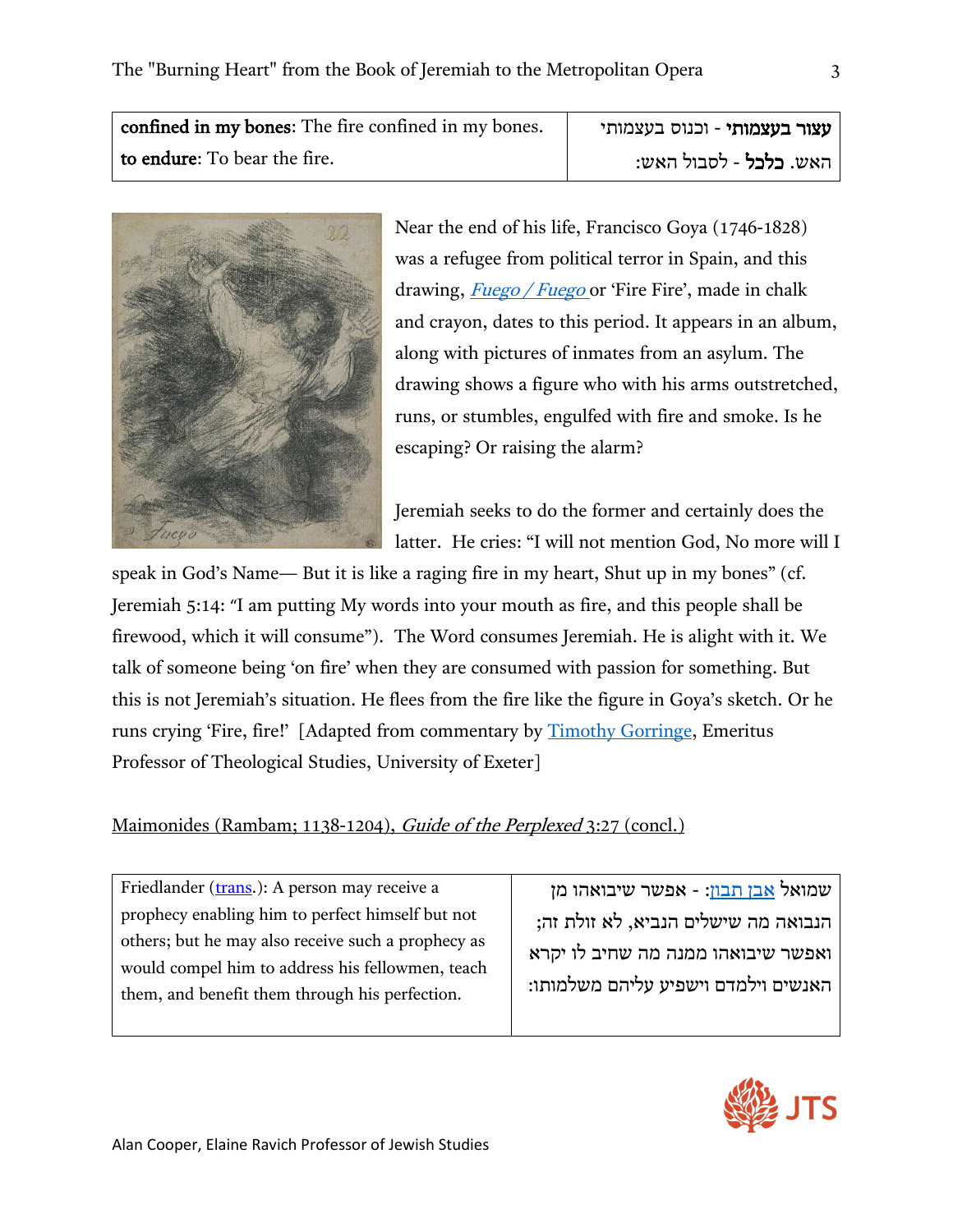It is clear that, without this second degree of perfection, no books would have been written, nor would any prophets have persuaded others to know the truth. For a scholar does not write a book with the object to teach himself what he already knows. But the characteristic of the intellect is this: what the intellect of one receives is transmitted to another, and so on, till a person is reached that can only himself be perfected by such an influence, but is unable to communicate it to others, as has been explained in some chapters of this treatise.

It is further the nature of this element in man that he who possesses an additional degree of that influence is compelled to address his fellowmen, under all circumstances, whether he is listened to or not, even if he injures himself thereby. Thus we find prophets that did not leave off speaking to the people until they were slain; it is this divine influence that moves them, that does not allow them to rest in any way, though they might bring upon themselves great evils by their action. E.g., when Jeremiah was despised, like other teachers and scholars of his age, he could not, though he desired it, withhold his prophecy, or cease from reminding the people of the truths which they rejected. Comp. "For the Word of the Lord was unto me a reproach and a mocking all day, and I said, I will not mention it, nor will I again speak in His name; but it was in mine heart as a burning fire, enclosed in my bones, and I was wearied to keep it, and did not prevail" (Jer. 20:8, 9). This is also the meaning of the words of another prophet, "The Lord God hath spoken, who shall not prophesy?" (Amos 3:8) Note it.

הנה כבר התבאר לך, כי לולא זה השלמות הנוסף, לא היו החכמות מחוברות בספרים ולא היו הנביאים מפיסים בני אדם לדעת האמת - כי לא יחבר חכם דבר לעצמו ללמד עצמו מה שכבר ידע; אבל טבע זה השכל כן הוא, שישפיע לעולם, וימשך ממקבל זה השפע למקבל אחר אחריו, עד שיגיע אל איש אי אפשר שיעברהו השפע ההוא, אבל ישלימהו לבד - כמו שבארנו בקצת פרקי זה המאמר:

וטבע זה הענין מחייב למי שהגיע לו זה השיעור הנוסף מן השפע - שיקרא בני אדם על כל פנים, יקובל ממנו או לא יקובל, ואפילו יזיק בעצמו. עד שאנחנו נמצא נביאים קראו בני אדם עד שנהרגו, והשפע ההוא האלוהי יניעם ולא יניחם לשקוט ולא לנוח בשום פנים, ואפילו הגיעו לרעות גדולות. ולזה תמצא ירמיה - עליו השלום כי כשהגעהו מבזיון המורים והכופרים ההם אשר היו בזמנו, השתדל לסתום נבואתו ולא לקראם אל האמת אשר מאס והו, ולא היה יכול לסבול זה - ואמר, כי היה דבר יי לי לחרפה ולקלס כל היום; ואמרתי, לא אזכרה ולא אדבר עוד בשמו - והיה בלבי כאש בוערת עצר בעצמותי, ונלאיתי כלכל ולא אוכל. וזה ענין מאמר הנביא האחר, אדוני יי דיבר - מי לא ינבא. ודע זה:

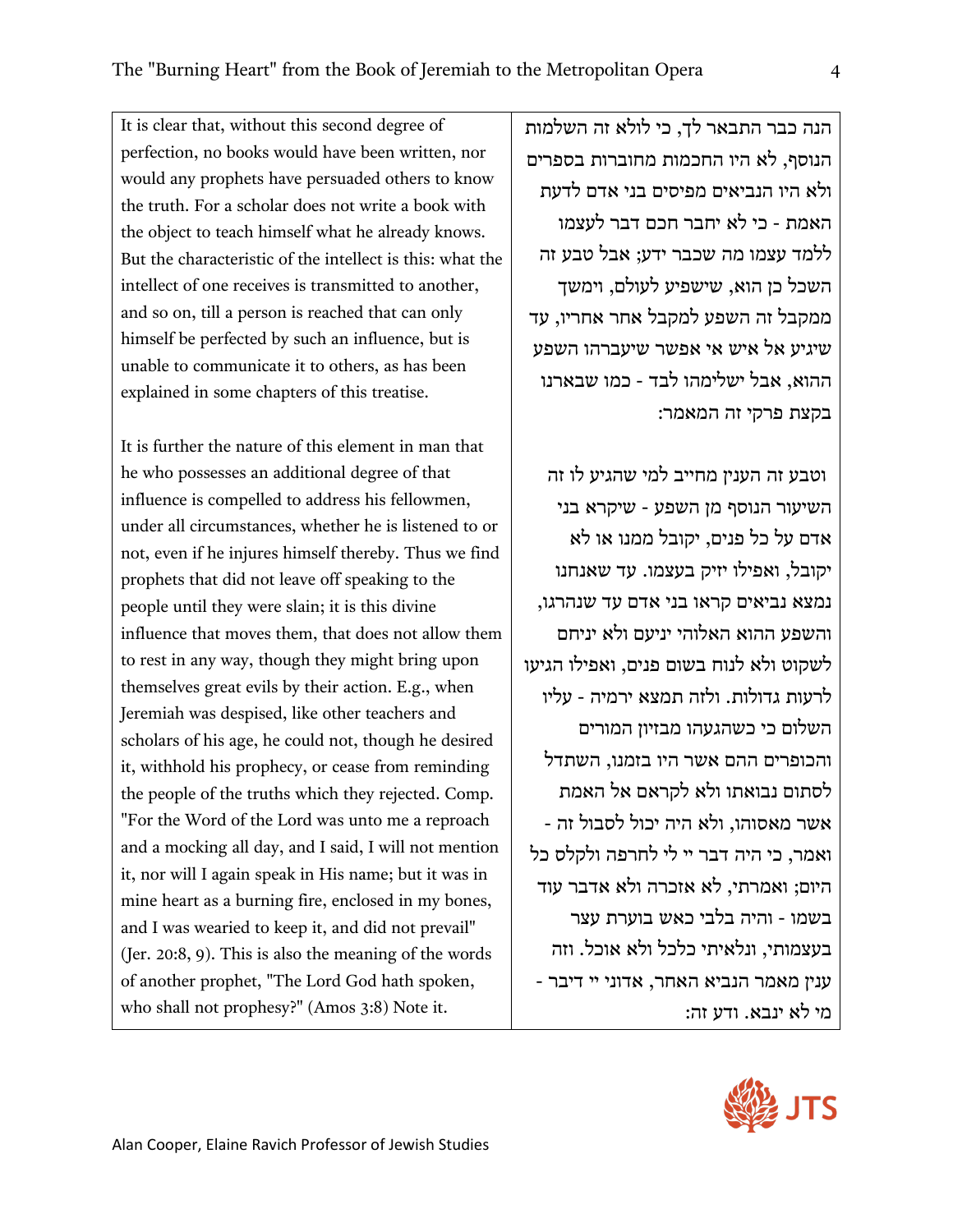Isaac Abarbanel (1437-1508) on Jeremiah 20:7-9

The commentators have interpreted "For every time I speak, I shout, 'Violence'" to mean that whenever I speak words of prophecy I shout and raise my voice to reprove them and proclaim the violence and terror that will come upon them from the enemy. But it is preferable to explain "For every time I speak" to mean that whenever I prophesy to them, I have to shout "Violence and Terror" on account of the disdain and the blows that they treat me with as in the case of Pashhur (Jeremiah 20:1-6). Because of my prophesying in the name of YHWH as God commanded me, he beat me and imprisoned me and I had to cry out, "Violence and Terror" for what he did to me. Moreover, "The Word of YHWH has become for me continual shame and derision," to the point that many times I said in my heart, "I will not mention God, no more will I speak in God's Name," meaning, I will no longer utter the name YHWH or prophesy in the Name. But what shall I do? When the Word of YHWH is the spirit of prophecy that comes upon me, it is "like a raging fire in my heart, [that fire] shut up in my bones," and it is an unendurable burden to withhold words. He said this because of the powerful fervor that excites the spirit of the prophet when he receives the prophetic spirit.

ואומרו כי מדי אדבר אזעק חמס פירשו המפרשים בכל עת שאדבר דברי נבואה אני צועק ומרים קולי להוכיחם ואקרא חמס ושוד שיבא אליהם מהאויב, ויותר נכון לפרש כי מדי אדבר בכל עת שאדבר אליהם דבר נבואה אצטרך לצעוק חמס ושוד מהבזיונות והמכות שיעשו לי עליו כענין פשחור, שבעבור היותי מנבא בשם ה' מה שצוני הכני ואסרני והוצרכתי לצעוק חמס ושוד ממה שעשה לי וזהו אומרו עוד כי היה דבר ה' לי לחרפה ולקלס כל היום: עד שמפני זה אמרתי פעמים רבות בלבי לא אזכרנו ולא אדבר עוד בשמו רוצה לומר לא אזכור עוד שם ה' על פי ולא אדבר נבואה בשמו אבל מה אעשה שהיה דבר ה' הרוח נבואיי כשיחול עלי היה בלבי כאש בוערת עצור האש ההוא בעצמותי וכלכל לא אוכל לעצור במלין, ואמר זה לחוזק ההתפעלות הגדול שיתפעל רוח הנביא בקבלו רוח הנבואיי:

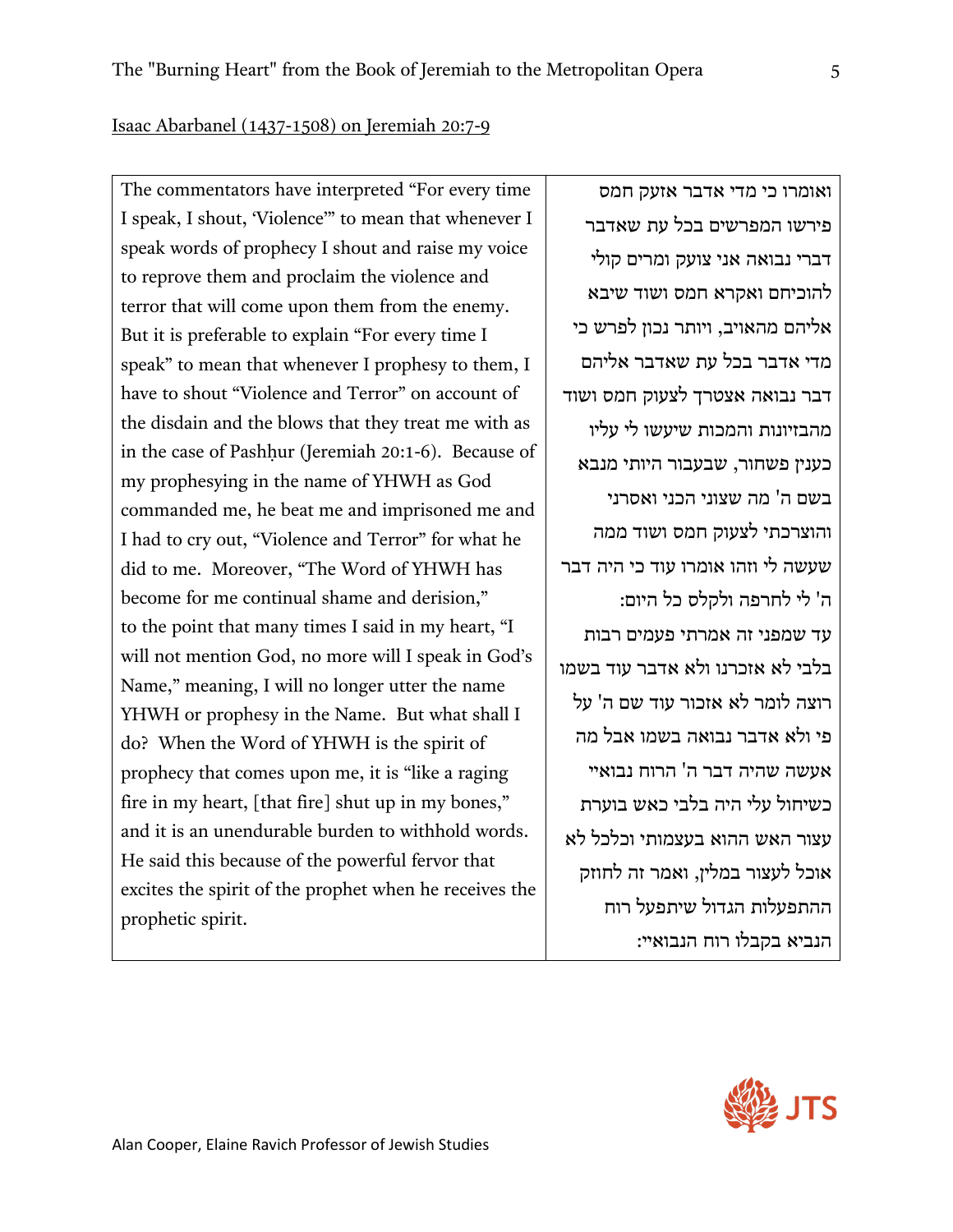Charles M. Blow, Fire Shut Up in My Bones: A Memoir (Boston: Houghton Mifflin Harcourt, 2014), pp. 149-151 [my summaries in square brackets]

My efforts to transform myself in all ways were going well until I fell for a girl in my class named Evelyn.<sup>2</sup> [Evelyn was pretty and popular.] Everything about her said "cool." [After her boyfriend graduated, Charles became the target of her affections.] It seemed odd, but I didn't question it. Boys hijacked by hormones don't really think, they chase. They see risk and consequences as if through the wrong end of a telescope: smaller and pushed far away. [Charles spends time with Evelyn at the house of one of her aunts. One day, when the aunt is not present, Evelyn invites Charles to a bedroom. She undresses and the two have unprotected sex.] My body entered hers and my senses caught fire. The world slowed down and my mind sped up. My body felt stiff and numb. [A few weeks later, Evelyn declares that she is pregnant. She gives birth to a baby girl, but eventually it turns out that Charles is not the father after all.]

## *Sefer Hasidim* ( $12^{th}$ -13<sup>th</sup> cen.) ¶172 (ed. Reuven Margaliyot, pp. 179-180)

Three evil impulses oppress man with respect to woman, as it is said, "They commit adultery, all of them, like an oven fired by a baker…. With their hearts like an oven: through the night their baker has slept; in the morning, it flares up like a blazing fire. They all get heated like an oven…" (Hosea 7:4, 6, 7).

שלשה יצרים רעים הם הלוחצים את האדם ע"ד האשה שנאמר (הושע ז ד) ְכַּלְּםׂ מְנֵאֲפִ֫ים כְּמִוֹ תַנּוּר בֹּעֵרָה מֵאֹפֵה (שם שם ו) כֵּי־קֵרְבְוּ כַתֲנֵּוּר לְבֵּם בְּאַרְבֵּם כַּל־הַלַּיְלָהֹ יָשֵׁן אִפֶּהֶם בֹּקֵר הִוּא בֹעֵר כְּאֵשׁ לֶהָבֶה, (שם שם ז) כָּלֵם יֵחַמּוּּ כַּתַּנּוּר....

<span id="page-6-0"></span><sup>2</sup> From the Metropolitan Opera summary of Act II of the opera, "Fire Shut up in My Bones" (Terence Blanchard, composer; Kasi Lemmons, librettist): "Evelyn, a beautiful young girl, interrupts Charles's reverie. Their chemistry is clear."

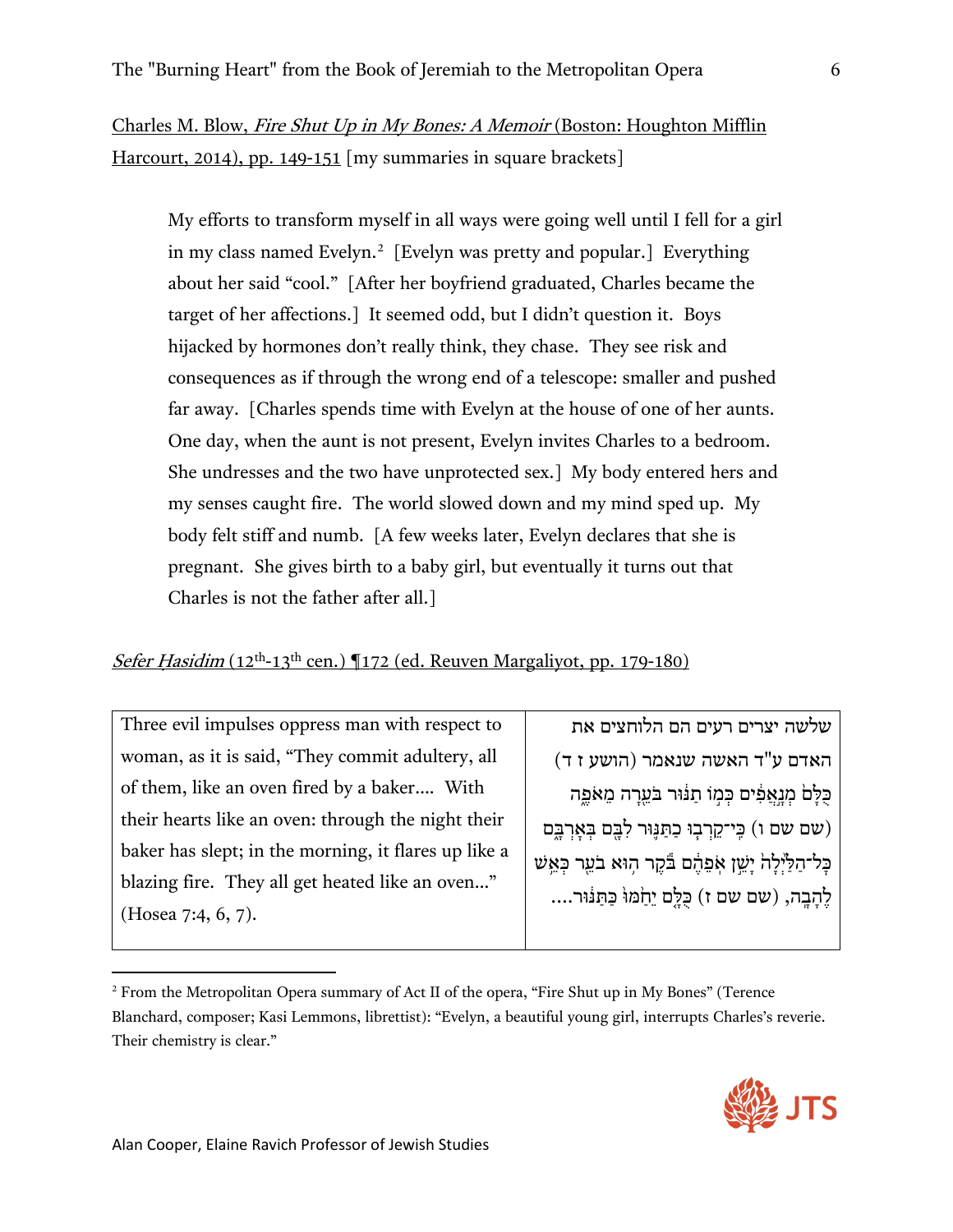Three ovens [in the Hosea passage] correspond to three impulses with respect to the woman: (1) to see her and be seen by her, the impulsive thoughts of yearning and desire for arousal.

(2) the impulse of a burning heart that cannot be quenched, in which the heart thinks continually about the woman and is crazy for her until he is with her. This is the harshest of all.

(3) Sometimes it is accomplished by means of magical spells, even if he has never seen her. What the sages said, "the evil impulse only rules over what the eyes see" (Soṭah 8a), refers to the impulse of yearning for arousal of desire. But the impulse of the heart burning for an unseen woman is like that of a madman, and like a pregnant woman who yearns to eat something day and night, ruminating about it and forgetting everything else on account of it. That is how the matter remains constantly in his heart. Even if he just hears about her his heart rejoices, or if he sees a member of her household. Sometimes this is by way of magic, and sometimes not.

ג' תנורים בפרשה ג' יצרים על האשה, לראות וליראות יצר הרהור של תאוה, וחימוד של חימום,

ויצר לב בוער ולא יכבה, שהלב חושב כל שעה אחר האשה ומשתגע אחרי', עד שיהא אצלה, וזהו קשה מכולם.

יש שנעשה ע"י כשפים ואפי' לא ראה אותה מעולם, ומה שאמרו חכמים אין יצה"ר שולט אלא במה שעיניו רואות, זה יצר חימוד של חימום התאוה. אבל יצר שהלב בוער אחר אשה בלא ראייה, ענין זה כאדם המשתגע, וכאשה מעוברת שמתאוה לאכול שום דבר ויומם ולילה היא מהרהרת אחר אותו דבר, ושוכחת שאר דברים בעבור זה. כך זה הדבר כל היום בתוך לבו, ואפי' ישמע דברים ממנה לבו שמח, ויראה עבד או שפחה מאותו בית ישמח, והדבר ע"י כישוף, ויש בלא כישוף:

## Moses Alshekh (1508-1593), Shoshanat Amaqim on Song of Songs 1:2

Let him give me of the kisses of his mouth! For your love is more delightful than wine.

יִשָּׁקֵ<sup>נְנְ</sup> מִגְּשִׁיקְוֹת פִּ֫יהוּ כִּי־טוֹבְים דֹּדֶיךָ מִיְּיִן:

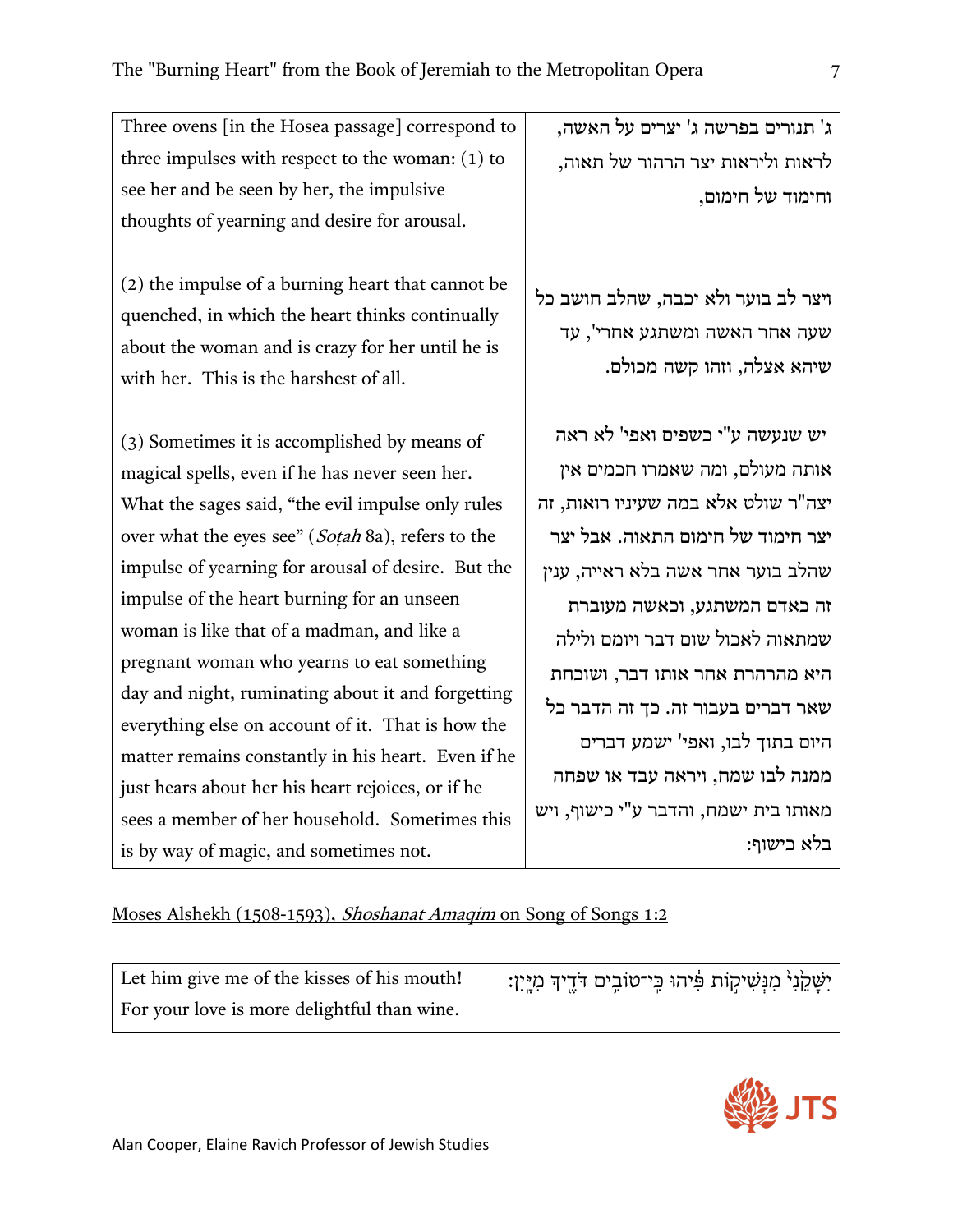With this [Solomon] begins to reveal the yearning of God's people in this miserable exile to cleave to God. He likens the to a fair and faithful bride, beloved of the king who has sent her away from his house. She has gone forth utterly desolate, constantly ill, lovesick for her husband, "leaning upon her beloved" (Song 8:5) while recalling the champion of her youth, the love of her espousal. And it was like a raging fire in her heart, shut up in her bones. She thought "I will speak, that I may find relief; I will open my lips and respond" (Job 32:20). Perhaps God will notice me, and his affection will be aroused by the sound of my pleas. She responded with a broken heart, a burnt body, and an embittered spirit like a tempest-tossed victim (Isaiah 54:11): "Let him give me of the kisses of his mouth" as in the old days.

זה החילו לגלות חשק עם ה' אלה אשר בגלות החיל הזה להדבק בו יתברך, וימשילם כאמור לכלה נאה וחסודה אהובת מלך אשר שלחה מביתו, ויצאה והיתה שמה ושממה כל היום דוה, חולת אהבה מאישה הראשון מתרפקת על דודה בזוכרה אלוף נעוריה אהבת כלולותיה, ויהי בלבה כאש בוערת עצור בעצמותיה, ותאמר בלבה אדברה וירוח לי, אפתח שפתי ואענה, אולי יתעשת האלהים ויכמרו רחמיו לקול תחנוני, ותען ותאמר בלב נשבר וגוף חמרמר בנפש מרה כעניה סוערה, מי יתן ישקני מנשיקות פיהו כאשר היה בימי קדם:

Nahman of Bratslav (Breslov; 1772-1810), *Liqqutei Moharan* I:78:9 (trans. Moshe Mykoff apud [Sefaria\)](https://www.sefaria.org/Likutei_Moharan.78.9.1?ven=Likutey_Moharan_Volumes_1-11,_trans._by_Moshe_Mykoff._Breslov_Research_Inst.,_1986-2012&vhe=Likutei_Moharan_-_rabenubook.com&lang=en&with=About&lang2=en)

Also clarified by this [lesson about the Presence and the Holy Spirit] is the great value of applying oneself to the holy Torah, which is the essence of a person's life. This is because "If not for the lobes of the lungs fanning the heart, the heart would consume the entire body" (cf. Tiqqunei Zohar 28a etc.). The lungs are the aspect of Torah, as explained above. That is, a person has two

ע*וֹד מִבֹאַר מִזֶּה, גֹּדֵל מַעֲלַת עֵסֶק הַתּוֹרָה* הַקְּדוֹשָׁה, שֶׁהוּא עִקַּר הַחַיִּים שֶׁל הַאֲדַם. כִּי 'אִלְמַלֵא כַּנְפֵי רֵאָה דְּנַשְׁבִי עַל לִבָּא הָוֵי לִבָּא אוֹקִיד כָּל גּוּפָא' וְכַנְפֵי רֵאָה הוּא בְּחִינוֹת הַתּוֹרָה כַּ נַּ "ל. הַ יְנוּ כִּ י יֵשׁ בָּ אָ דָ ם שְׁ נֵ י מִ ינֵ י תַּ בְ עֵ רוֹת מְ דוּרַ ת אֵ שׁ, לְ טוֹב וּלְ הֵ פֶ �. וּשְׁ נֵ יהֶ ם אֵ ינָ ם טוֹבִ ים: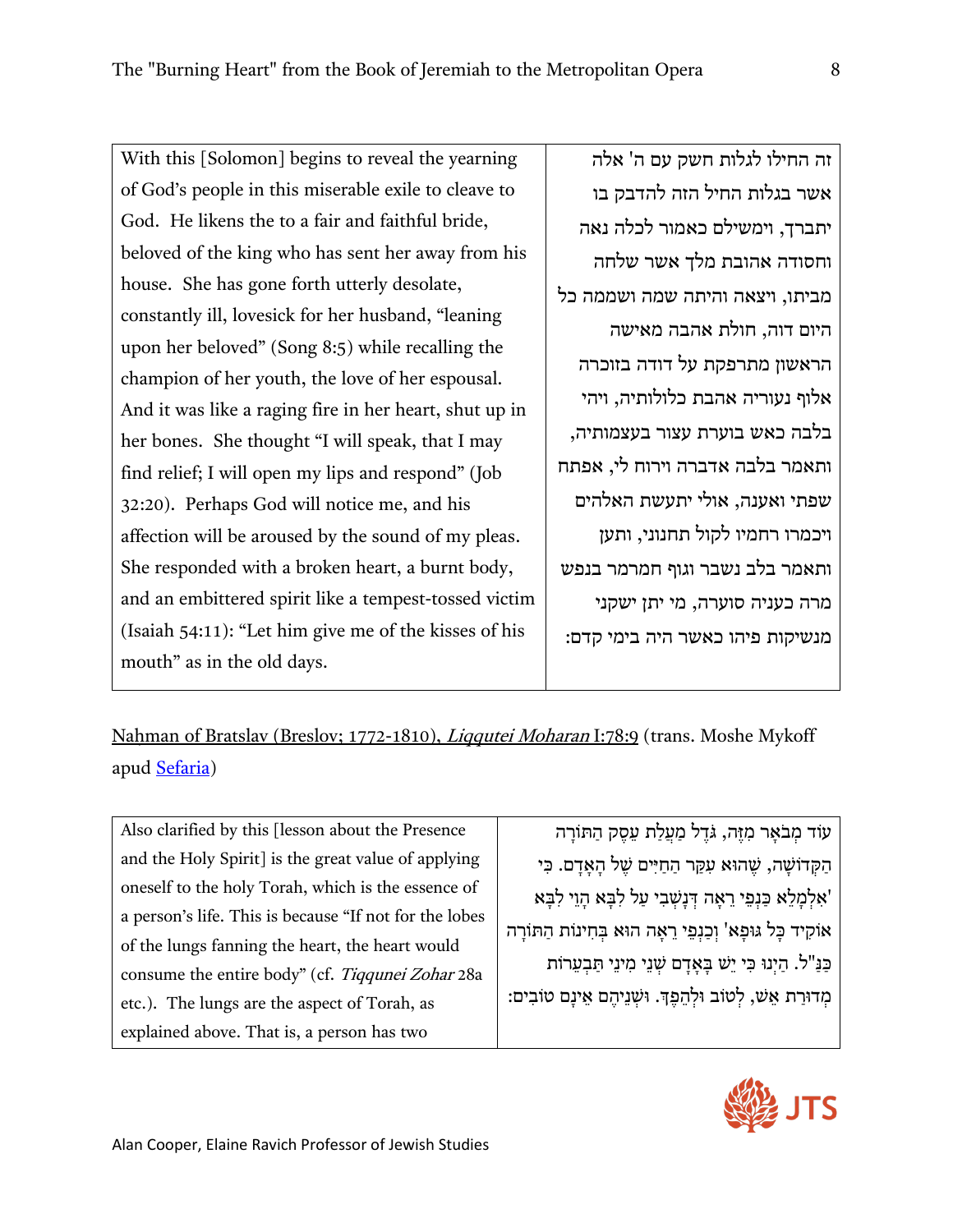conflagrations burning inside him. One is positive, the other is not; and neither is beneficial.

For there are times when the heart of a Jew burns very intensely for God, like a blazing conflagration, but it is excessive and could consume him completely. Although his fiery passion is for God, since it is in excess, it is not beneficial. It is impossible to cool and reduce this flame, so that it is within measure, except through the Torah. When he applies himself to Torah, it protects and saves him, so that he will succeed in reducing this fiery passion to its proper level.

The reverse, God forbid, is likewise so. There are times when a person burns with such great desire for the temptations of this world, that this, too, could consume his entire body, God forbid. But when he studies Torah, it protects him and saves him even from the flame of this evil fire of desire that would consume him completely, God forbid.

כִּ י לִ פְ עָ מִ ים לֵ ב הָ אִ ישׁ הַ יִּשְֹ רְ אֵ לִ י בּוֹעֵ ר מְ אֹד מְאֹד לְהַשֵּׁם יְתִבְּרַךְ כִּיקַד יְקוֹד אֵשׁ, אֲבָל הוּא יוֹתֵר מִדֵּי, עַד שֶׁהַיַה אֶפְשֶׁר לְהִיוֹת אוֹקִיד כַּל גּוּפַא. וְאַף עַל פִּי שֵׁבּוֹעֵר לְהַשֵּׁם יְתִבְּרַךְ, אַף עַל פִּ י כֵ ן מֵ אַ חַ ר שֶׁ הוּא יוֹתֵ ר מִ דַּ י אֵ ינוֹ טוֹב. וְ אִ י אֶפְשַׁר לִקְרֵר וּלְצַמְצֵם הַהֶתְלֹהְבוּת הזּאת, שֶׁ יִּהְ יֶה בְּ מִ דָּ ה כִּ י אִ ם עַ ל יְדֵ י הַ תּוֹרָ ה. כִּ י כְּ שֶׁ יַּעֲ סֹק בַּ תּוֹרָ ה תָּ גֵ ן הַ תּוֹרָ ה עָ לָ יו, וְ תַ צִּ יל אוֹתוֹ שֶׁ יִּזְ כֶּ ה לְ צַ מְ צֵ ם הַ הִ תְ לַ הֲ בוּת שֶׁ יִּהְ יֶה כָּ רָ אוּי.

וְכֵן יֵשׁ, חַס וְשַׁלוֹם, לְהֵפֶךְ. כִּי לִפְעַמִים בּוֹעֵר הָאָדָם אֵל תַּאֲווֹת עוֹלָם הַזֵּה כָּל כָּךְ, עַד שֵׁגַּם כֵּן הַיָּה אוֹקִיד כַּל גּוּפַא, חַס וְשַׁלוֹם. אֲבָל כְּשֵׁלּוֹמֵד תּוֹרָה הִיאַ מִגְנֶת עַלִיו, וּמַצַּלֶת אַוֹתוֹ גַּם מֶהֶתְלַהֲבוּת הָאֵשׁ הַרַע הָזֶה שֶׁל הַתַּאֲווֹת, שֶׁהָיָה רוֹצֵה לְשִׂרְפוֹ לְגִמְרֵי, חִס וְשָׁלוֹם:

Conversations with Moharan ¶124 (coll. by Nathan of Breslov (Sternhartz; 1780–1844)

One he asked me innocently, "have you heard words of musar from me?" He said that he couldn't speak words of musar because every word of his was dipped and washed in tears. For that reason, he could not say musar explicitly.

At first, we were somewhat perplexed by his saying that he did not say musar, because in our opinion all פעם אחת שאל אותי בלשון תמה: השמעת ממני דברי מוסר? ואמר שאינו יכול לומר דברי מוסר. כי כל דבור מוסר שלו הוא מוטבל ומורחץ בדמעות... ומחמת זה אינו יכול לומר מוסר בפרוש: ובתחלה היה אצלנו קצת תמיהה מה

שאמר שאינו אומר מוסר. כי לפי דעתנו כל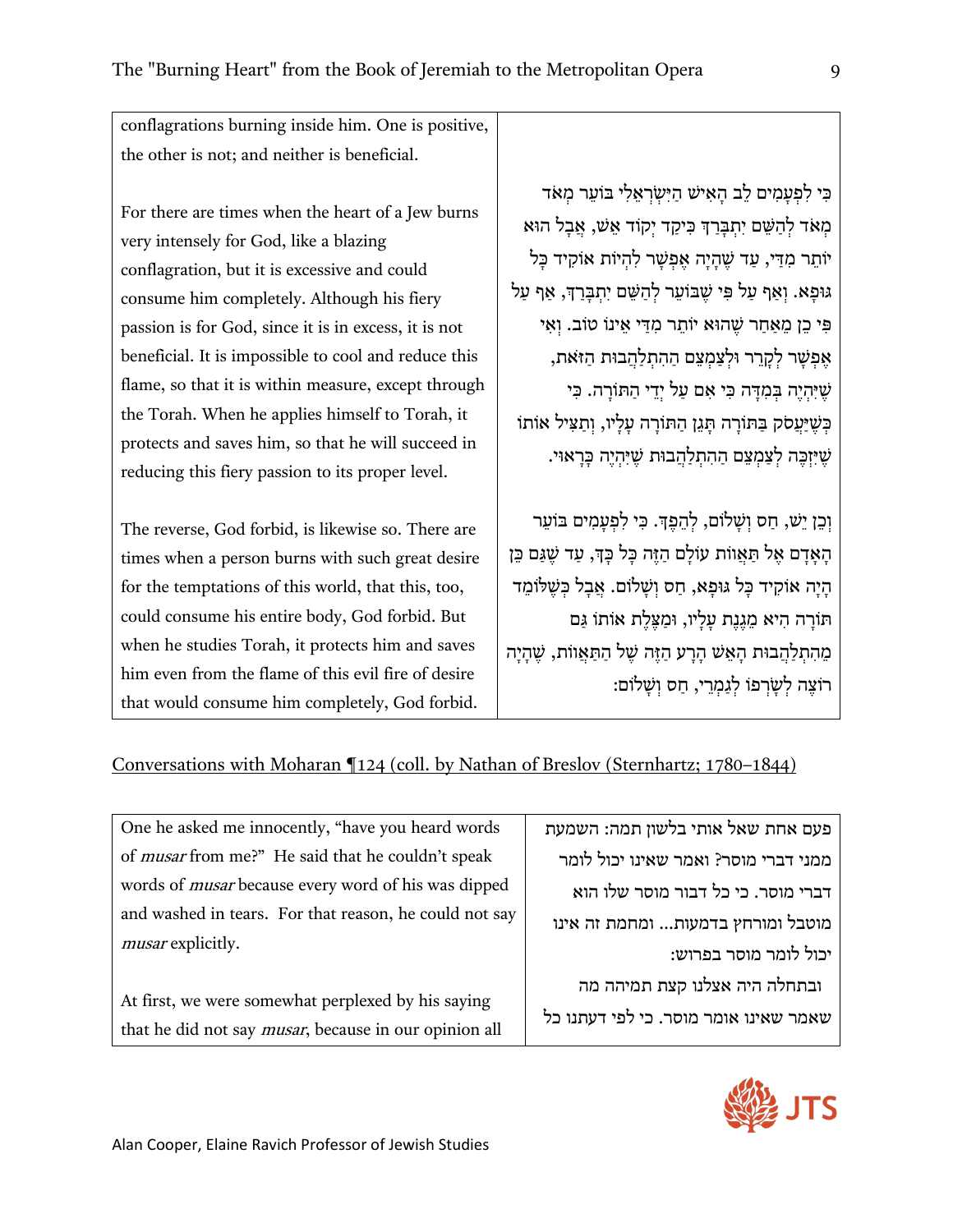of his words were very great words of musar, like a burning fire actually. In truth, he did not usually speak words of *musar* overtly like preachers. Nevertheless, his discourse only pertained to service of God, and all his words actually were like fiery coals.

Anyone who was worthy to hear a word from his mouth felt as if an actual burning fire had entered within him. It is impossible to explain or represent, neither orally nor in writing, the essence of the incendiary holiness of the words that came from his holy mouth, awesome in holiness and purity. Every single word of his, even everyday discourse—and his teaching about service of God and expounding Torah even more so—illuminated and shone and inflamed like a burning fire, "flashes of fire, a very flame [of the Lord]" (Song of Songs 8:8).

For whoever attended to his words in truth and integrity, his discourse would blossom and enter within him like an actual flame, to the point that all his auditors were drawn by his words to God with wondrous attachment, with truly burning zeal for God. For most of us, it seemed that at that moment we stood before God's awesome holy splendor, with no choice but to do other than to act in accordance with God's will…. For the heart was exceedingly drawn to God by his words, impossible to evaluate and measure.

דבריו הם דברי מוסר גדול מאד מאד כאש בוערת ממש. אך באמת לא היה רגיל לומר דברי מוסר בפרוש כדרך המוכיחים, אבל אף על פי כן כל דבריו וכל שיחותיו היה רק מענין עבודת ה'. וכל דבריו היה כגחלי אש ממש:

ומי שזכה לשמע דבור מפיו היה נכנס בקרבו כאש בוערת ממש. ואי אפשר לבאר ולציר לא בכתב ולא בפה עצם תבערת קדושת דבוריו שיצאו מפיו הקדוש והנורא בקדושה ובטהרה. אשר כל דבור ודבור שלו אפלו בשיחת חולין, מכל שכן כשהיה מדבר בעבודת השם או כשהיה אומר ומגלה תורה, היה כל דבור ודבור מאיר ומזהיר ומתלהב כאש לוהט רשפי רשפי שלהבת.

ומי שהיה מאזין ומקשיב לדבריו באמת ובתמימות היה כל דבור ודבור שלו פורח ונכנס בקרבו כלבת אש ממש עד שכל אחד מהשומעים היו נמשכין על ידי דבוריו להשם יתברך בהתקשרות נפלא והתלהבות גדולה להשם יתברך באמת. ועל פי רב היה נדמה לנו באותו שעה שעמדנו לפני הדרת קדושתו הנורא, שבודאי לא יהיה לנו עוד שום בחירה. כי בודאי בהכרח להיות כרצון השם יתברך ... כי הלב היה נמשך מאד מאד להשם יתברך על ידי דבוריו הקדושים אשר אי אפשר לשער ולערך: